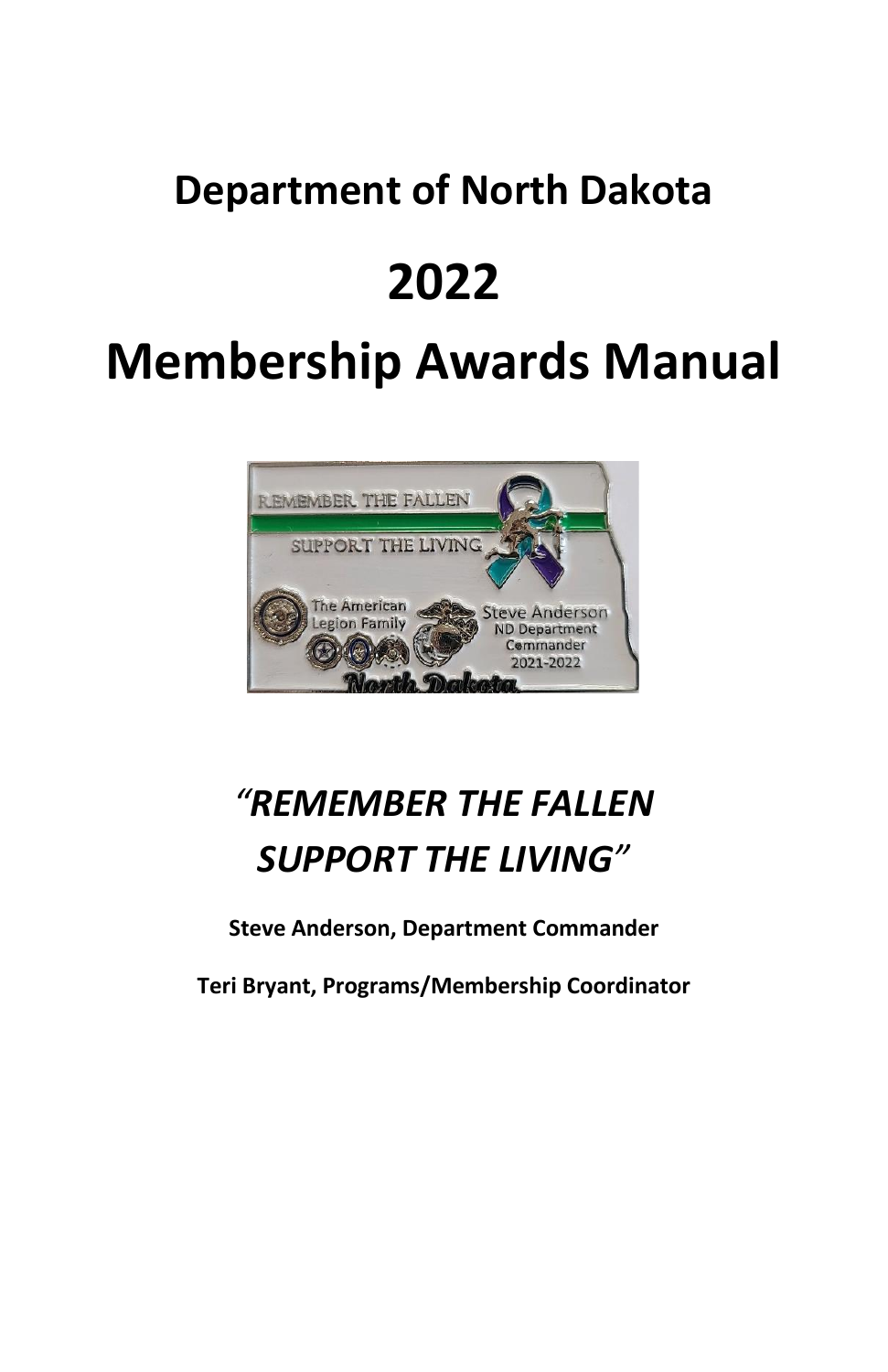## **I. Situation:**

- A. The American Legion was founded over 100 years ago, in 1919 by WWI veterans.
- B. The membership of the ND American Legion has been decreasing over a period of many years.
- C. Membership dues provide funding for the American Legion.
- D. An Awards Program was developed to incentivize recruitment, retention, and associated activities.
- E. The awards program recognizes Legionnaires, Posts, and Leaders, who are involved in recruitment and retention activities.

## **II. Commander's Intent:**

- A. To grow our membership
	- a. Membership is the heart of an energized American Legion and active programs. The awards program encourages membership, retention, and training activity.

## **III. Execution:**

- A. Membership recruitment and retention primarily occur at the Post level. Direct personal contact by Legionnaires is the heartbeat of membership.
- B. This manual describes the Department Awards Program and incentives to (a) individuals, (b) Posts, and (c) leaders.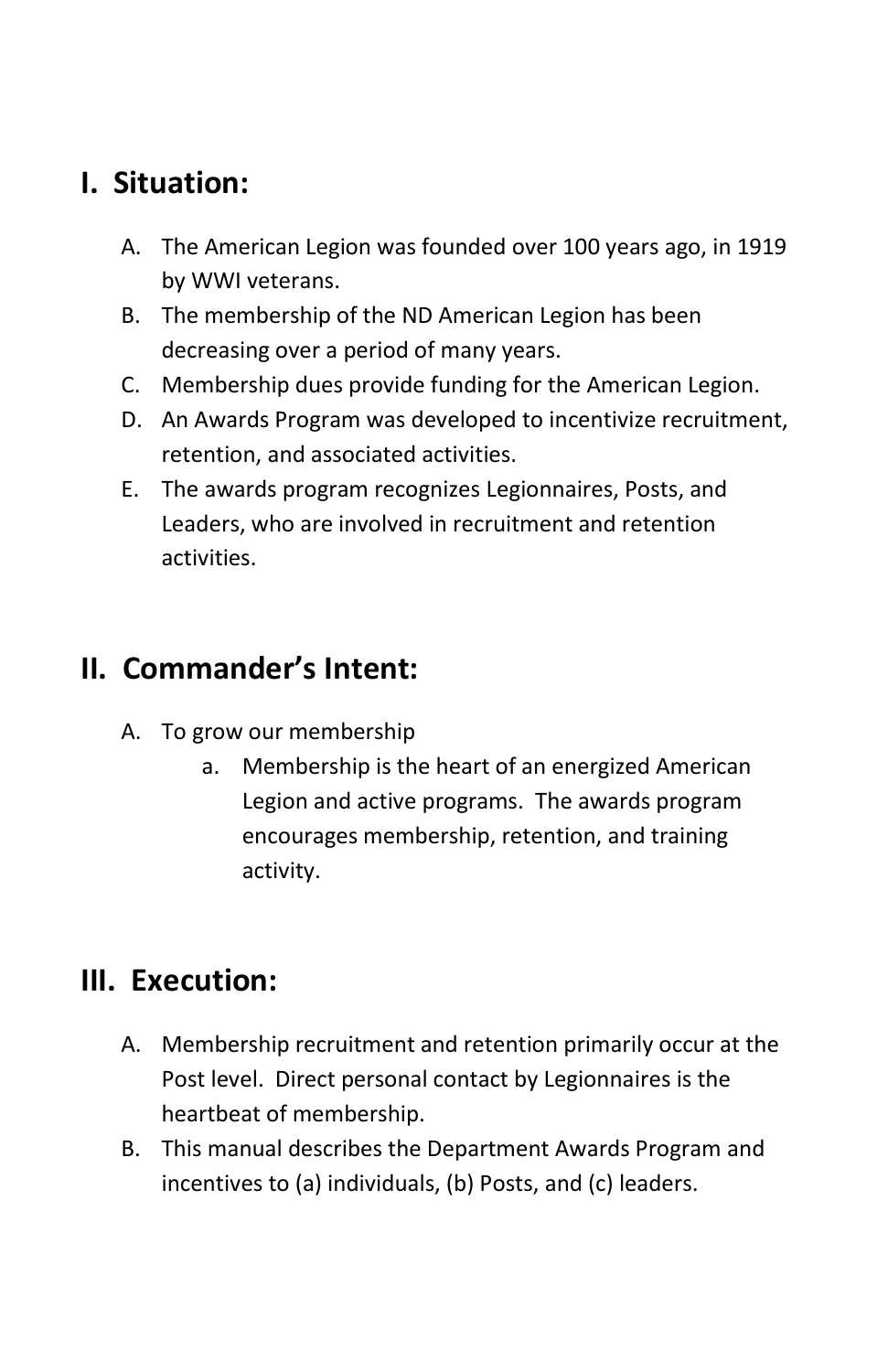- C. A listing of National awards is also incorporated into this Manual.
- D. Determining eligibility and ensuring that awards are appropriately presented requires the diligent reporting by Post Adjutants and Department staff.
- E. Unless otherwise noted, awards will be announced and presented at the 2022 Department Convention in Dickinson on June 24-26, 2022.
- F. Department leaders (Regional Vice Commanders, District Commanders, and District Vice-Commanders) are members of the Membership Team.
- G. The Department Commander and Membership Chair are responsible for this awards program. The Department Awards Program is subject to change annually.
- H. Membership Target Dates and Percentages are listed in Appendix A.

## **IV. Awards:**

### **A. Post Target Date Awards**

- 1. **Early Bird Certificates** are presented to all Posts that meet or exceed 40% of their membership goal by the first Target Date (August 9<sup>th</sup>)
- 2. **Post Honor Ribbons** presented to all Posts whose 2022 membership exceeds their 2021 membership by December 31, 2021.
- 3. **Bellwether Plaque** presented to all Posts that achieve 100% of their Membership Goal by January 18, 2022.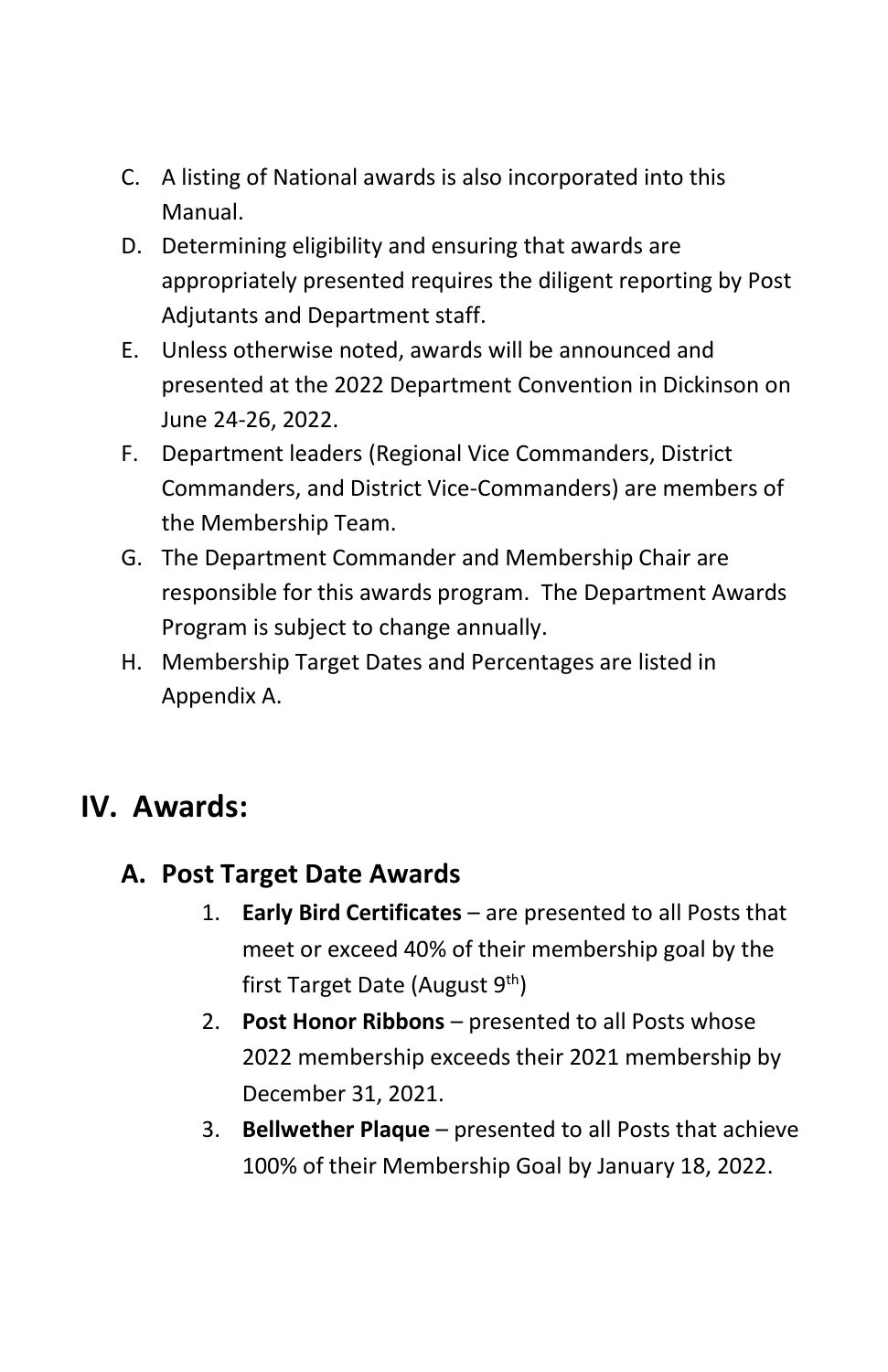Target Date. For each subsequent qualifying year after winning the initial plaque, the Post will receive an additional engraved year label to attach to their plaque.

### **B. Post Category Awards**

- 1. **Category Awards** are presented to Posts within each of four categories that are based on Post size. The categories are as follows:
	- i. Category  $I -$  Posts with under 50 members
	- ii. Category II Posts with 51 to 100 members
	- iii. Category III Posts with 101 to 400 members
	- iv. Category IV Posts with over 401 members
- 2. **\$100 Cash Award** presented to the Post in each category with the highest percent over their 2021 membership goal by December 31, 2021. A letter and check for \$100 will be mailed to each winning Post in January and will be announced at the Winter Conference.
- 3. **Retention Award** Posts that recruited 5 or more new members in 2021 are eligible for consideration. The Post in each category that renews (in 2022) the highest percentage of their new Post members from 2021 (retain them as members by May 24, 2022) will win a \$100 cash award and recognition at the Department Convention. In the case of ties between Posts, each Post shall receive the \$100 cash award and will be recognized at the Department Convention.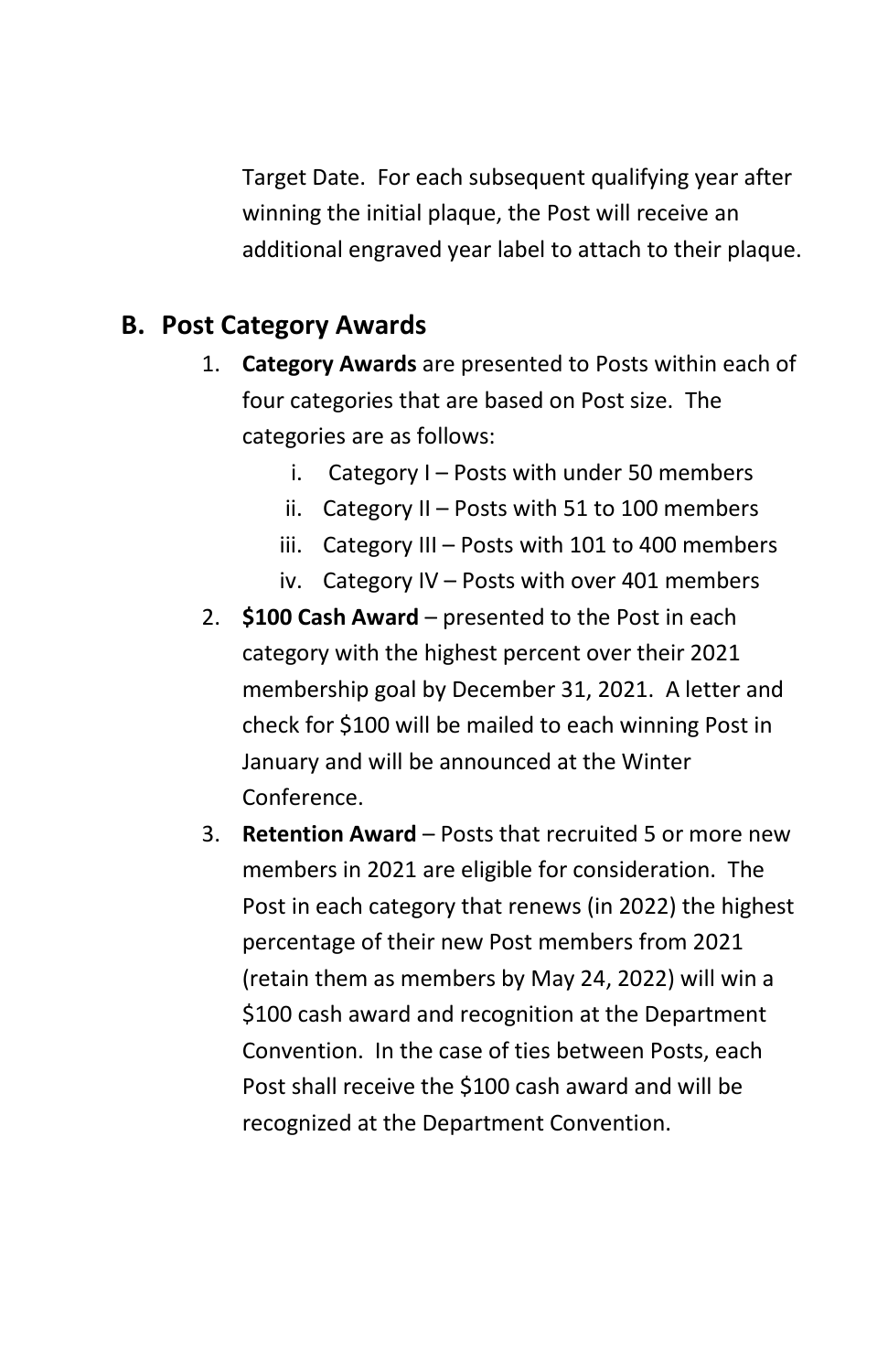## **C. Individual Awards**

- 1. **Go-Getter Program** a pin is awarded to each Legionnaire who earns 15 points based on the following criteria:
	- i. 1 point for each Post membership renewal they secure. A maximum of 10 renewals points per recruiter if the Post has not reached 100% of their membership goal by April 15th.
	- ii. 5 points for each recruited new member. A reinstated member is considered a new member. A transferred member is not a considered a new member.
	- iii. The recruiter and the recruited must both be a member of a Post in the Department of ND.
	- iv. Post Adjutants will certify to the Department by April 15th the names of Legionnaires who have earned the Go-Getter Pins based on the above criteria. Late forms will not be accepted.

#### 2. **Go-Getter Club Membership Cards and Awards**

- i. Silver Star a Go-Getter who earns 25 points will earn a card with a silver star on it.
- ii. Gold Star a Go-Getter who earns 30 points will earn a card with a gold star on it.
- iii. 50-Year Plaque a Legionnaire who qualifies as a Go-Getter for 50 consecutive years will receive a 50-Year Plaque.
- iv. First time Go-Getters will receive a cap patch.
- v. Every 5 consecutive years a cap patch star will be awarded.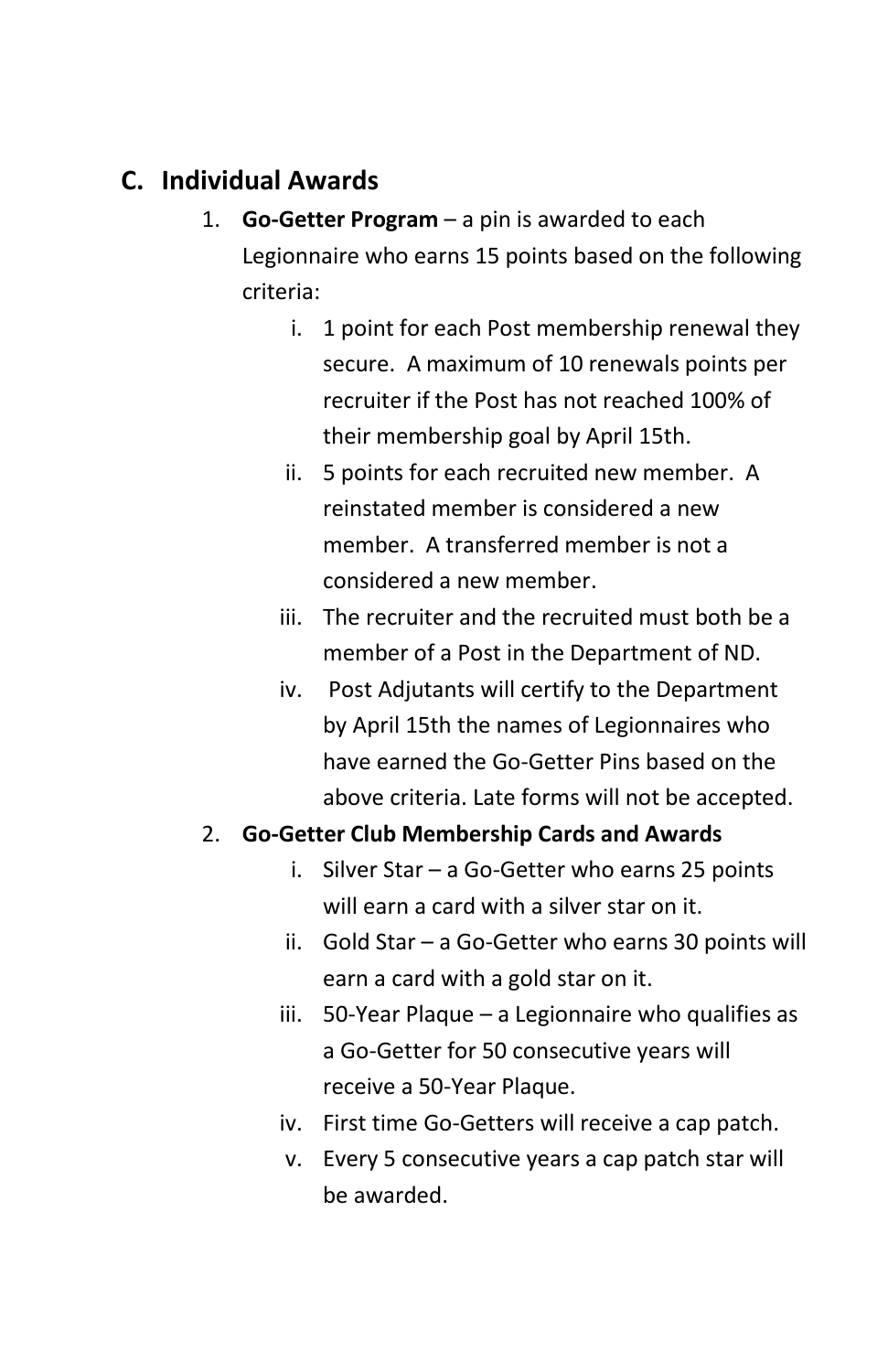vi. Every Go-Getter will receive a cap pin and a Go-getter membership card.

#### 3. **Recruiter of the Year**

- i. Each Post may recognize the Legionnaire who recruits the most new members for 2022 by May 16, 2022 as their Post Recruiter of the Year. Posts will forward their winners to the Department by May 16, 2022.
- ii. **Regional Recruiter of the Year** each region (East, Central, and West) will recognize the Legionnaire in each Post category who signs up the most new members with a minimum of 5. Winners in each category will receive a specially designed cap pin. Winners must be reported to the Department by May 16, 2022.
- iii. **Department Recruiter of the Year** regardless of category, the one person who signed up the most new members (minimum of 10) will be recognized as the Department Recruiter of the Year. The Dept Recruiter of the Year will receive round trip mileage allowance to the 2022 Dept Convention, 1-night hotel accommodations, and 2 tickets to the Convention Banquet. They will also receive a plaque from National and will be entered in the National drawing that could win a trip to the National Convention. Winners must be reported to the Department by May 16, 2022.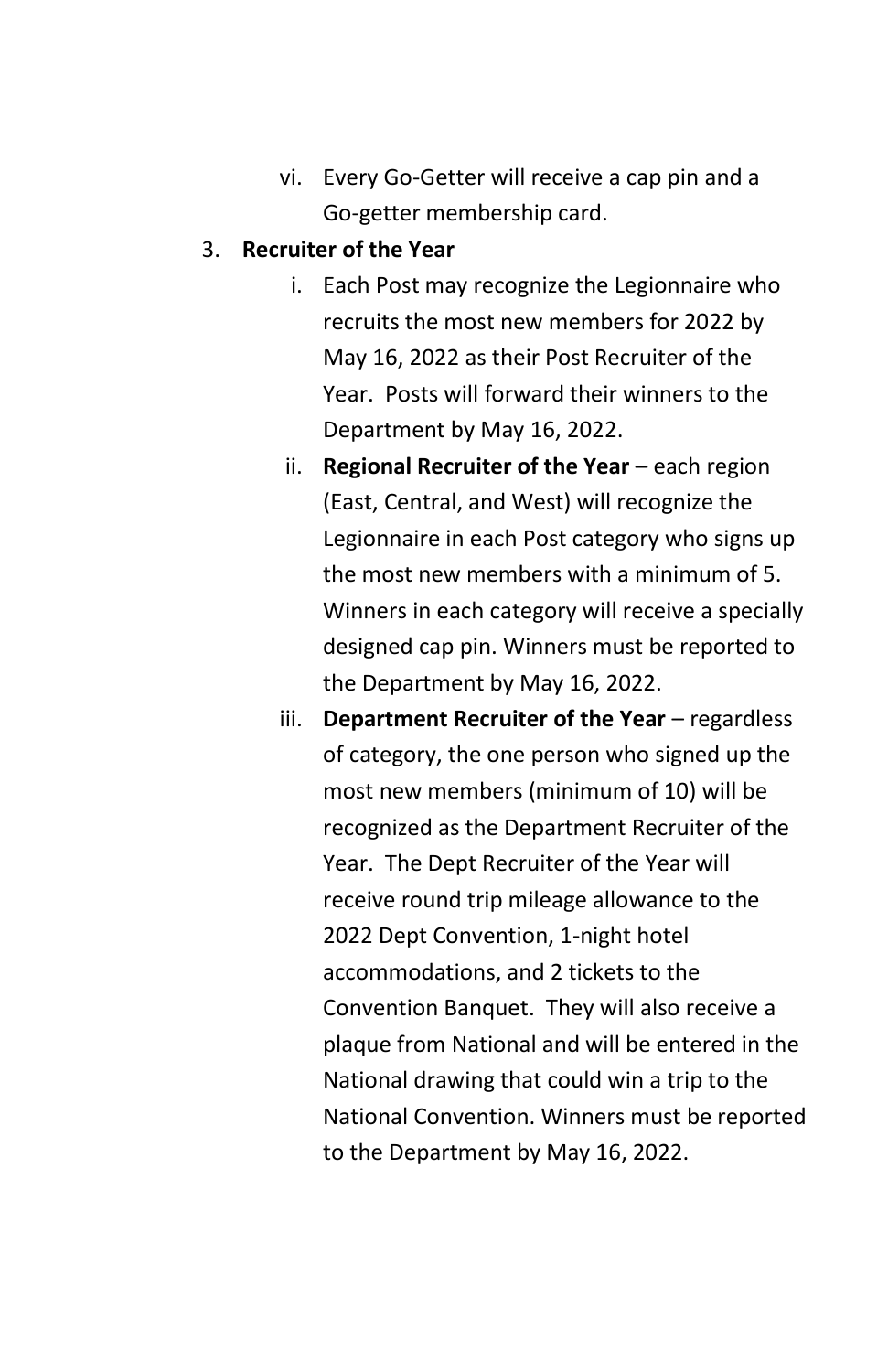#### 4. **Other Recruiter Awards**

- i. **Gold Squadron** a Squadron Baseball Cap will be presented to a Legionnaire who signs up 5 new members by May 16, 2022.
- ii. **Gold Platoon** a Platoon Baseball Cap and Membership Shirt will be presented to a Legionnaire who signs up 15 new members by May 16, 2022.
- iii. **Gold Division** a Division Baseball Cap, Membership Shirt, and a Jacket will be presented to a Legionnaire who signs up 25 new members by May 16, 2022.

### **D. Leadership Awards**

#### 1. **District Commander and Vice Commander Awards**

- i. **District Commander and Vice Commander Jackets** – will be presented to each District Commander and Vice Commander whose District achieves 100% of their Goal and 100% of their Consolidated Post Reports for their District by May 24, 2022. To qualify as a 100% District, 70% of the District Posts must have attained 100% of their local Post Goals.
- ii. **\$150 Cash** will be awarded to the District Commander whose District is first to obtain 100% of its Membership Goal and 100% of their Consolidated Post Reports by March 7, 2022 (Legion Birthday). All other District Commanders who reach their Membership goal by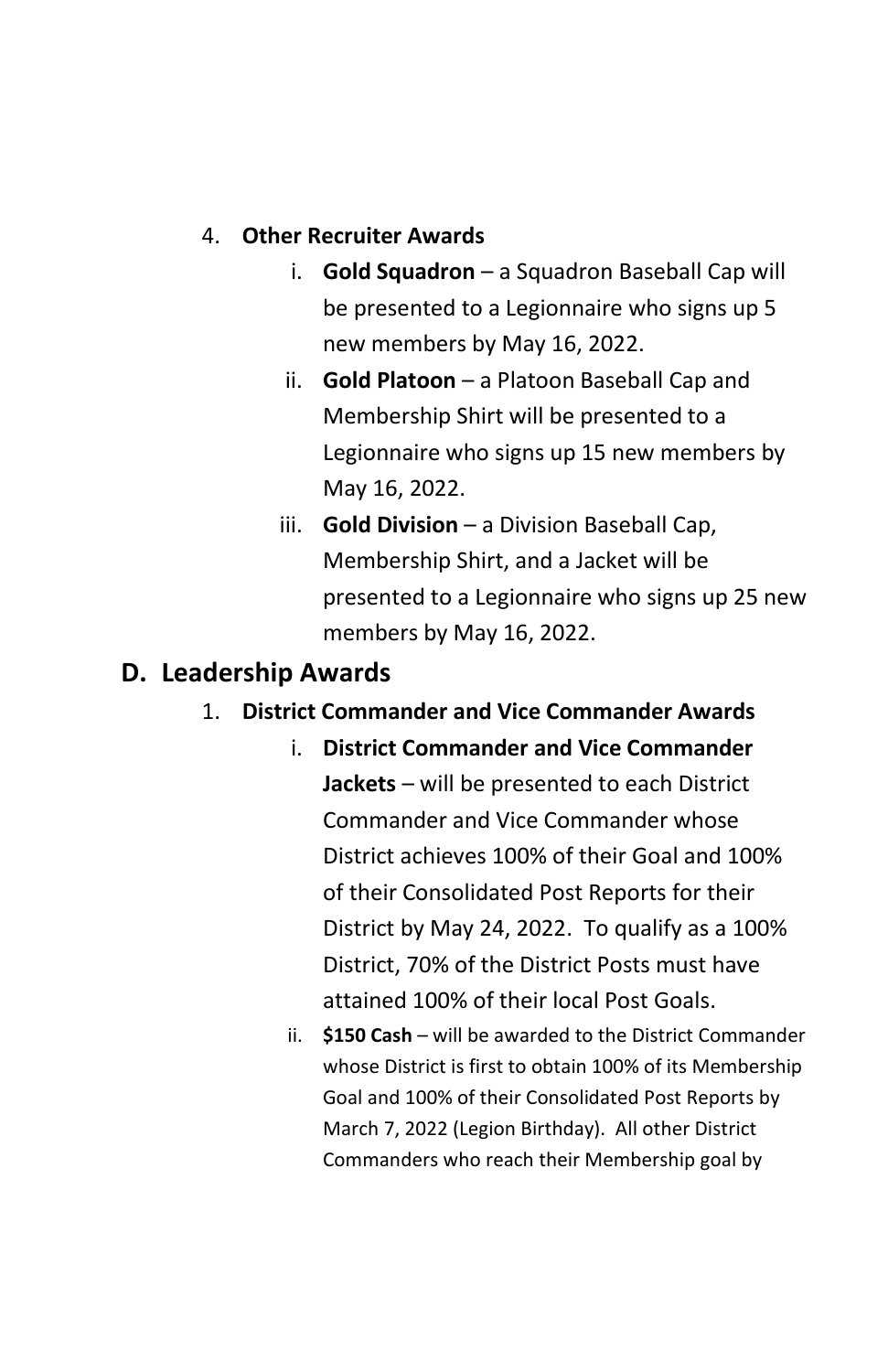March 7<sup>th</sup> will receive \$50 cash. Memberships must be at Dept HQ by March 7, 2022.

- iii. **Legion Cap and Shirt** will be presented to the District Commander and District Vice-Commander whose District achieved the highest percentage of their Membership Goal and 100% of their Consolidated Post Report by May 24, 2022. Both the cap and shirt will be embroidered with the designation of the leading District Commanders.
- iv. **District Commander Achievement Certificate and District Honor Ribbon** – will be presented to the District Commander whose 2022 District Membership by May 24, 2022 exceeds the 2021 Membership by at least the number of Posts in that District. The Commander will receive a framed certificate and the ribbon will be placed on the District Banner.
- 2. **Regional Vice-Commander Awards** the Regional Vice-Commander who attains the highest percentage of his/her Regional Goal and 100% of their Consolidated Post Reports by May 24, 2022 will be an automatic delegate to the National Convention and will receive a check for \$100 towards the trip to the National Convention and an Award Jacket. The number of Department Membership Cards with remittance in the amount \$36.50 must be received by Dept HQ to be counted.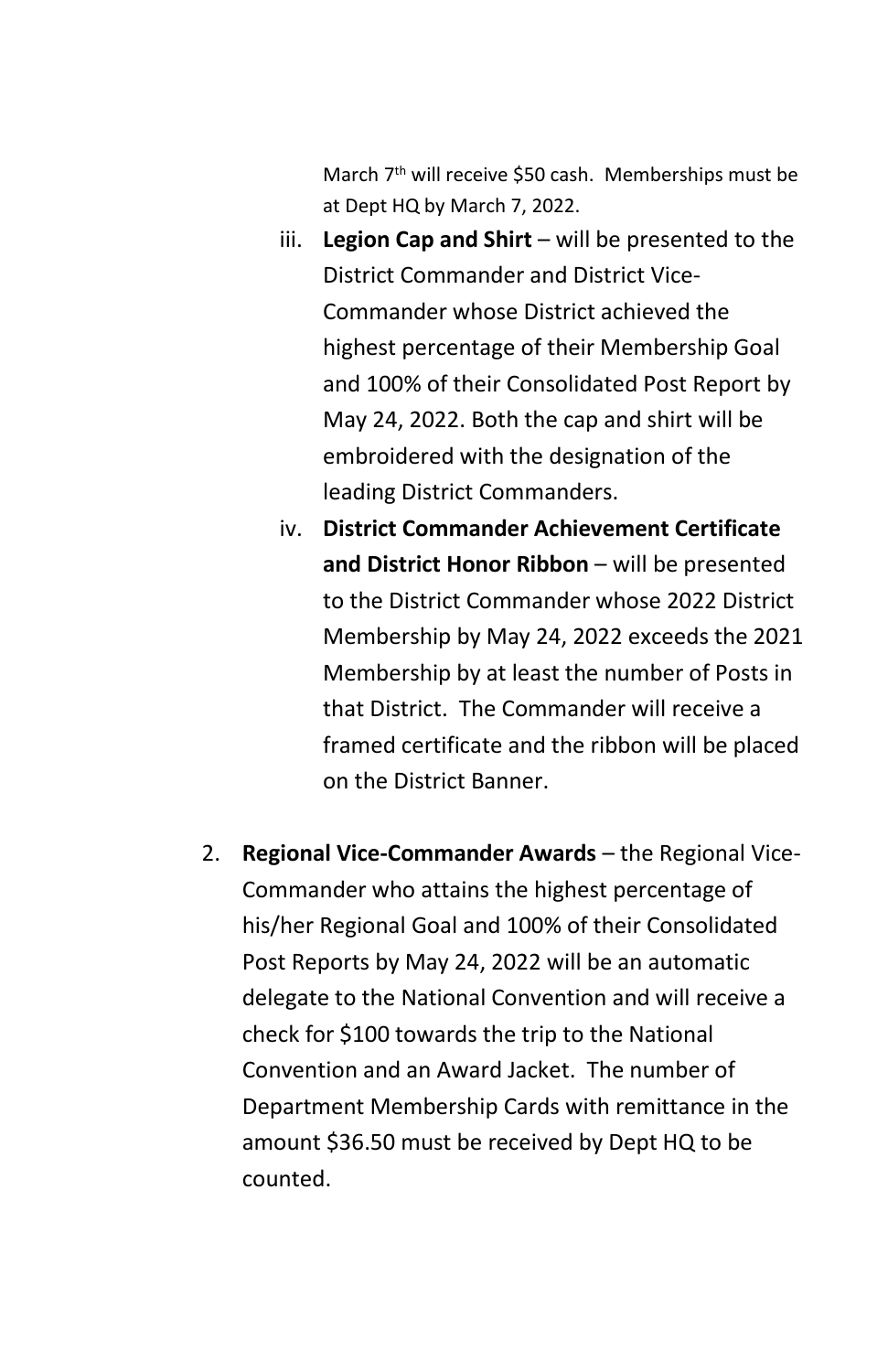## **E. National Awards**

- 1. **Certificates of Meritorious Service** will be awarded by National Headquarters to all Posts who, by December 31, 2021, have set a new All-Time-High Membership.
- 2. **Gold Brigade New Member Recruiter Award** is a National award given to any Legionnaire who recruits 50 or more new members before May 16, 2022. The award consists of a Gold Brigade Cap Pin, certificate, a Gold Brigade patch, and choice of a jacket or sweater, or polo shirt with the "Gold Brigade" logo. In addition, the Gold Brigadier will be entered in a drawing for \$1,000 (5 winners will be drawn).
- 3. **Silver Brigade New Member Recruiter Award**  is a National award given to any Legionnaire who recruits 25 new members before May 16, 2022. The award consists of a Silver Brigade pin and certificate.
- 4. **District Commander Race to the Top** is a nationally sponsored award for District Commanders who have the highest percentage over their final 2020 membership on March 31, 2022. There are five (5) categories based on number of members but ND Districts would fall either into Category II (1,500 – 2,999 members), Category III (3,000 – 4,999 members), or Category IV (5,000 – 7,499). The first-place finisher and guest in each category can win a paid trip to the Indianapolis 500, second place is a \$500 Visa Gift Card and third place is a \$375 Visa Gift Card.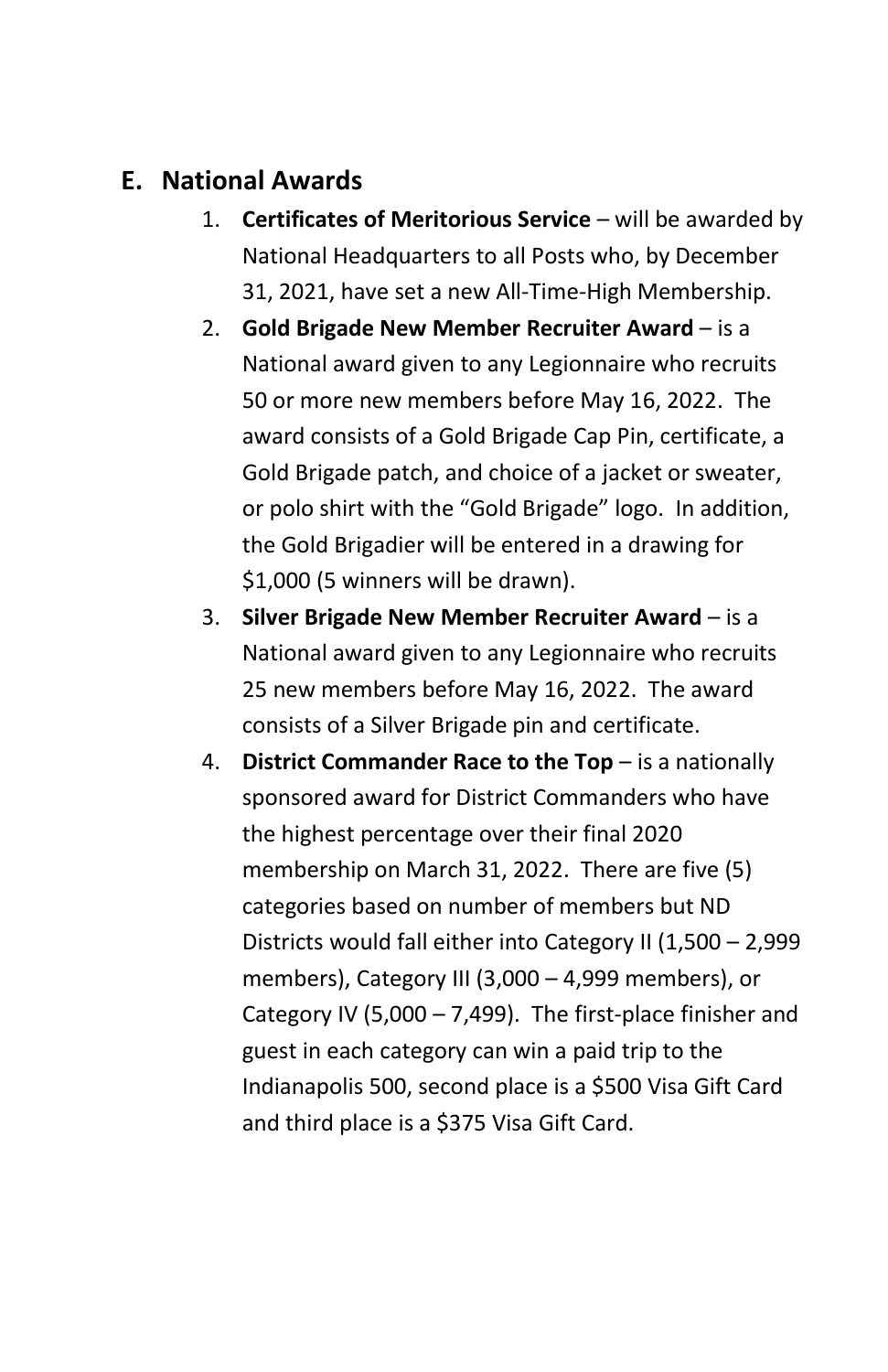- 5. **100% Commander and Adjutant Pin** is presented to all Post Commanders and Adjutants whose Post achieves 100% of their Goal by March 7, 2022.
- 6. **Other National pins and awards may be announced.**